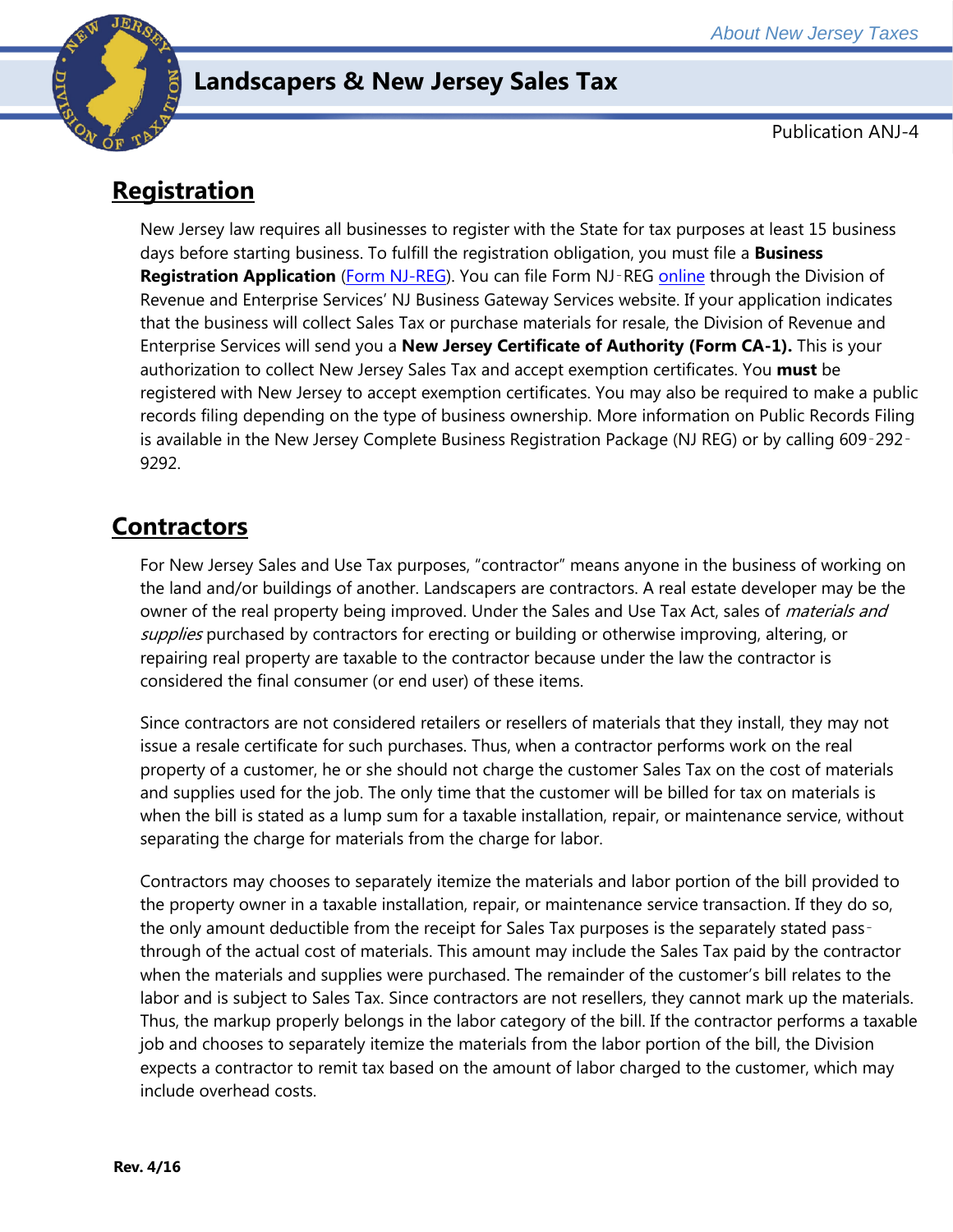## **Improvements to Land & Buildings**

When the work completed on a customer's property results in an **exempt capital improvement** (i.e., the work substantially extends the useful life of the property or increases its capital value), the property owner should not be charged Sales Tax for either materials or labor. The contractor pays the Sales Tax on the materials and the property owner should issue a **Certificate of Exempt Capital Improvement** [\(Form ST-8\)](http://www.state.nj.us/treasury/taxation/pdf/other_forms/sales/st8.pdf) to the contractor.

#### **Examples of Exempt Capital Improvements**

- Installation of new fence
- Installation of new underground sprinkler system
- Hardscaping (i.e., installation of deck, paver patio, walkway, driveway, swimming pool deck, retaining walls, etc.)
- Low-voltage lighting
- Drainage systems (i.e., storm water runoff)
- Ponds
- Fountains
- Shed/gazebo (cement footings)
- Clearing land for new construction

There is no capital improvement exemption for certain defined landscaping services. Thus, the following types of services are subject to tax.

#### **Examples of Taxable Services**

- **Planting:** trees, shrubs, hedges, plants, etc.
- **Lawns:** laying new sod and seeding a new lawn, grass plugging of new lawns
- Clearing and filling land associated with seeding, sodding, grass plugging of new lawns, or planting trees, shrubs, hedges, plants, etc. This also includes tree/stump removal.

#### **Repairs & Maintenance**

When a repair or maintenance service is made to the property of a customer, the contractor must charge Sales Tax on the labor portion of the bill. Repairs and maintenance do not add to the value of the property but only maintain the existing value. **NOTE:** A landscaper must charge Sales Tax on labor when performing repairs and maintenance. If the charges for materials and labor are not listed separately on the invoice, the contractor must collect Sales Tax on the entire invoice.

#### **Examples of Repairs or Maintenance**

- **Trees:** pruning, spraying, bracing, cabling, grafting, coppicing, suckering, and feeding
- **Controlling:** weeds and insects
- **Lawn:** reseeding, fertilizing, and mowing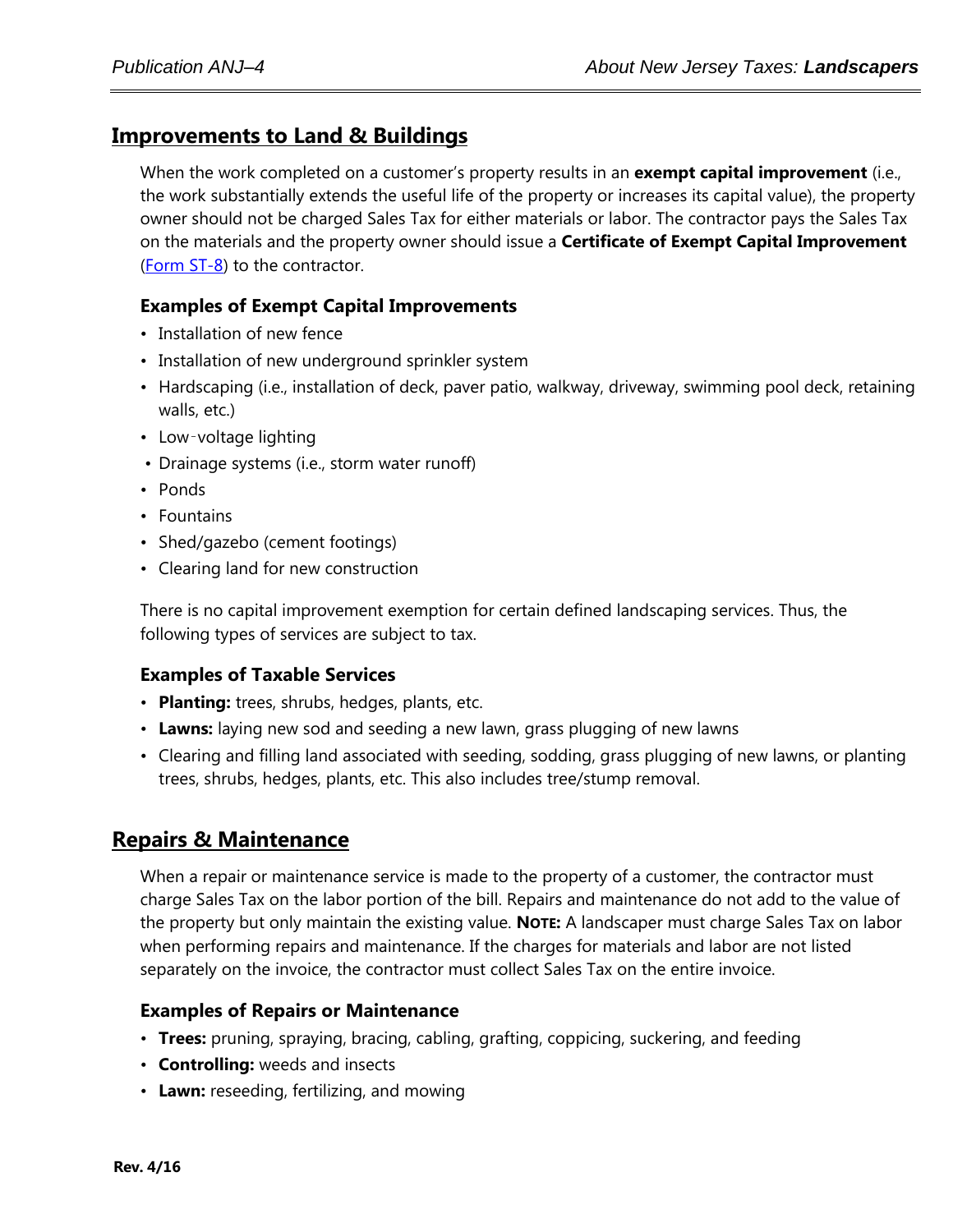- **Soil:** aerating, sterilizing, and mulching
- **Repairing:** walkways, patios, fountains, and walls

## **Service Contracts**

A contract that provides for the regular care of property such as lawns, gardens, or plants at a fixed price is subject to Sales Tax.

### **Subcontractors**

A contractor who agrees to perform specified tasks for a second contractor (the general contractor) is acting as a subcontractor.

**Materials.** A subcontractor must pay Sales Tax on all the materials and supplies purchased for erecting, building, or otherwise improving (by a capital improvement), altering, maintaining, or repairing real property. The subcontractor does not charge the general contractor Sales Tax on the materials purchased.

**Labor Charges.** Any landscaper who performs a taxable capital improvement must charge and collect Sales Tax from the person for whom he or she is performing the service, regardless of whether the person is another contractor, a property owner, etc. See [Notice to Construction Industry: Obligation of](http://www.state.nj.us/treasury/taxation/pdf/constructionnotice.pdf)  [Subcontractor to Collect Sales Tax for Taxable Capital Improvements](http://www.state.nj.us/treasury/taxation/pdf/constructionnotice.pdf) [in the Performance of Multi-Trade](http://www.state.nj.us/treasury/taxation/pdf/constructionnotice.pdf)  [Construction Contracts](http://www.state.nj.us/treasury/taxation/pdf/constructionnotice.pdf) for additional information.

#### **Examples**

- 1. A developer is constructing a home to sell to the public. The developer hires a landscaper to perform taxable landscaping services. The developer must pay tax on the amount charged by the landscaper.
- 2. A developer is constructing a home to sell to the public. The developer hires a general contractor. The general contractor hires a subcontractor landscaper to perform taxable landscaping services. The general contractor must pay tax on the amount charged by the subcontractor for the landscaping service. The amount charged to the developer by the general contractor is not a taxable receipt.
- 3. A landscaper has a contract with a property owner for the installation of planting materials, such as trees and shrubs, on existing construction. The landscaper hires a subcontractor to perform the taxable planting service. Since this is a taxable service, the subcontractor collects tax from the landscaper. The amount charged to the property owner by the landscaper is not a taxable receipt.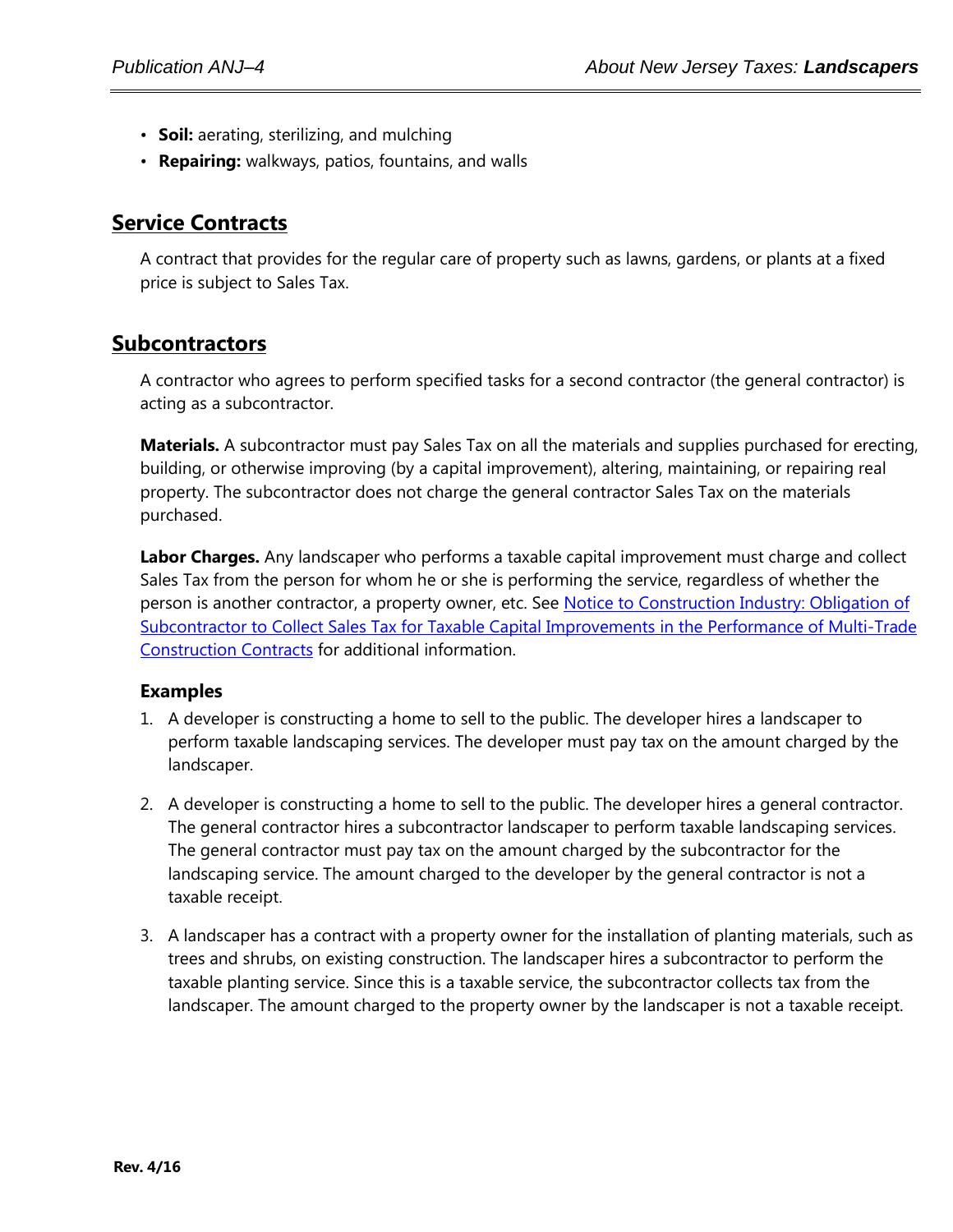## **Tools/Equipment**

Tools and equipment purchased or rented by a landscaper, contractor, or subcontractor are subject to Sales Tax even if the equipment is used on a job for an exempt organization.

## **Nurseries**

Nurseries may function as wholesalers, retailers, growers, landscape contractors, or offer a combination of these services. New Jersey Sales Tax responsibilities will differ according to the type of services offered.

#### **Wholesalers and Retailers**

The purchaser will not be charged Sales Tax when purchasing materials for resale, provided the purchaser issues a fully completed resale certificate to the seller at the time of purchase.

When materials are sold to landscape contractors and homeowners, the transaction is a retail sale and the seller must collect and remit New Jersey Sales Tax. However, when materials are sold to other nurseries for resale, the purchaser issues a fully completed resale certificate to the seller and will not be charged Sales Tax.

**Qualified Out-of-State Sellers:** Qualified out‑of‑State sellers may make tax‑exempt purchases in New Jersey of property and services purchased for resale. When the qualified out-of-State seller carries the property away from the point of sale, or sends its own vehicle or messenger to pick it up in New Jersey, the qualified out‑of‑State seller may use the **Resale Certificate for Non-New Jersey Sellers** [\(Form ST-3NR\)](http://www.state.nj.us/treasury/taxation/pdf/other_forms/sales/st3nr.pdf) or the **Streamlined Sales and Use Tax Agreement Certificate of Exemption** [\(Form ST-SST\)](http://www.state.nj.us/treasury/taxation/pdf/other_forms/sales/st_sst.pdf). The ST‑3NR requires the person picking up the property to provide acceptable identification (i.e., driver's license of any state in the United States, major credit card including photograph, or any identification card which includes a number **and** a photograph **and** the bearer's address).

"Qualified out-of-State Sellers" are sellers that (1) are not registered with New Jersey, (2) are not required to be registered with New Jersey and (3) are registered with another state. An out-of-State seller may not use an ST-3NR unless the purchase qualifies for exemption under New Jersey law. Therefore, out‑of‑State contractors may not make exempt purchases in New Jersey of materials to be used on their customers' real property, even if they might qualify for the resale exemption under the laws of their own state.

#### **Growers**

When materials are sold to nurseries for resale, Sales Tax need not be collected provided the purchaser issues a fully completed resale certificate. However, when materials are sold to land- scape contractors and homeowners, Sales Tax **must** be collected and remitted to the State. A resale certificate should not be accepted from someone who does not operate a facility engaged in making sales at retail.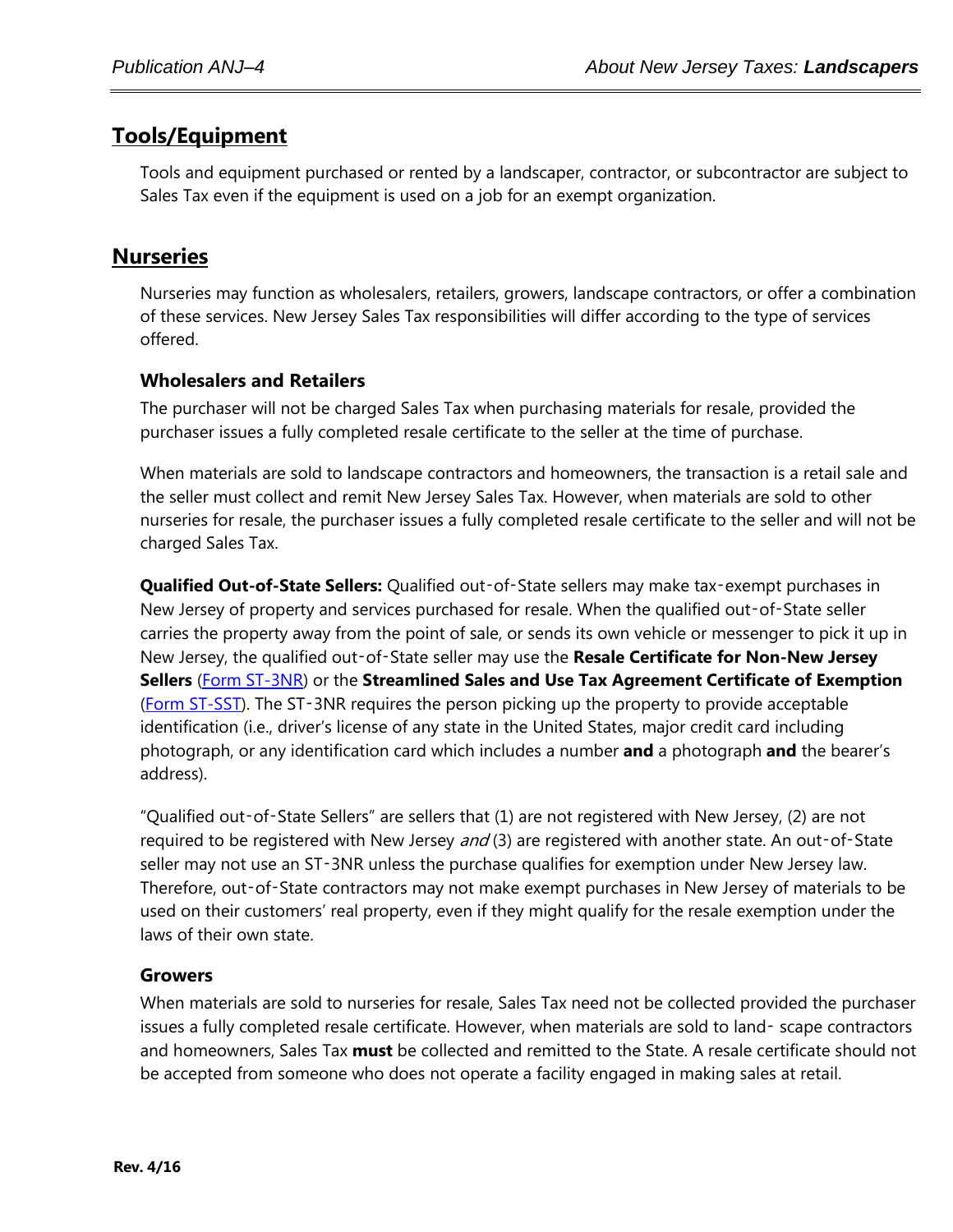The following are examples of nonfood items that are subject to tax when sold at retail. A grower of nursery stock that sells such items is required to register as a seller and collect Sales Tax:

- All nursery stock Animal bedding Christmas trees Compost Mulch Wreaths
- Grave blankets Holly branches Pine cones Needled evergreen branches Gourds
- Painted pumpkins

#### **Nursery & Landscaping Services**

When the nursery/landscaper installs materials (shrubs, trees, flowers, etc.) that were grown by the nursery/landscaper, the nursery/landscaper is acting as a contractor and must remit use tax to the State of New Jersey based on the cost of the materials used. If the nursery/landscaper chooses to purchase the shrubs, trees, or flowers to be installed from another nursery, New Jersey sales or use tax is due based on the purchase price of the items.

Sales Tax on these items should not be charged to the property owner. Since the installation of items such as trees, shrubs, and flowers is subject to tax, a property owner may not issue a **Certificate of Exempt Capital Improvement** [\(Form ST-8\)](http://www.state.nj.us/treasury/taxation/pdf/other_forms/sales/st8.pdf) to the nursery/landscaper in order to be exempt from paying Sales Tax on the labor charges. **NOTE:** If the nursery/landscaper chooses to charge a lump sum for the plant material and the labor to install such materials, the nursery/landscaper must charge the property owner tax on the entire amount.

However, a property owner may issue a fully completed **Certificate of Exempt Capital Improvement** [\(Form ST-8\)](http://www.state.nj.us/treasury/taxation/pdf/other_forms/sales/st8.pdf) to the nursery/landscaper in order to be exempt from paying Sales Tax on the labor charges for the installation of items which constitute an exempt capital improvement once installed (see "Examples of Exempt Capital Improvements" on page 2).

## **Out-of-State Purchases & Sales**

Materials and supplies purchased by landscape contractors in another state are subject to use tax when the materials are brought into New Jersey if no Sales Tax was paid to the state where they were purchased. If the tax was paid to the other state at a rate less than New Jersey's Sales Tax rate and the other state has Sales Tax reciprocity with New Jersey, the difference must be re- mitted to the State of New Jersey as use tax.

Materials and supplies purchased in New Jersey by out-of-State landscapers and nurseries for use outof-State are not subject to New Jersey sales or use tax if the materials are delivered out-of-State by the seller. If the materials are picked up in New Jersey, the sale is subject to New Jersey Sales Tax unless the purchaser is a "qualified non-New Jersey seller," in which case the purchaser may issue a **Resale Certificate for Non-New Jersey Sellers** [\(Form ST-3NR\)](http://www.state.nj.us/treasury/taxation/pdf/other_forms/sales/st3nr.pdf) to exempt the purchase from Sales Tax. Out‑of‑State nurseries may also purchase materials in New Jersey for resale with the use of the **Streamlined Sales and Use Tax Agreement Certificate of Exemption** [\(Form ST-SST\)](http://www.state.nj.us/treasury/taxation/pdf/other_forms/sales/st_sst.pdf).